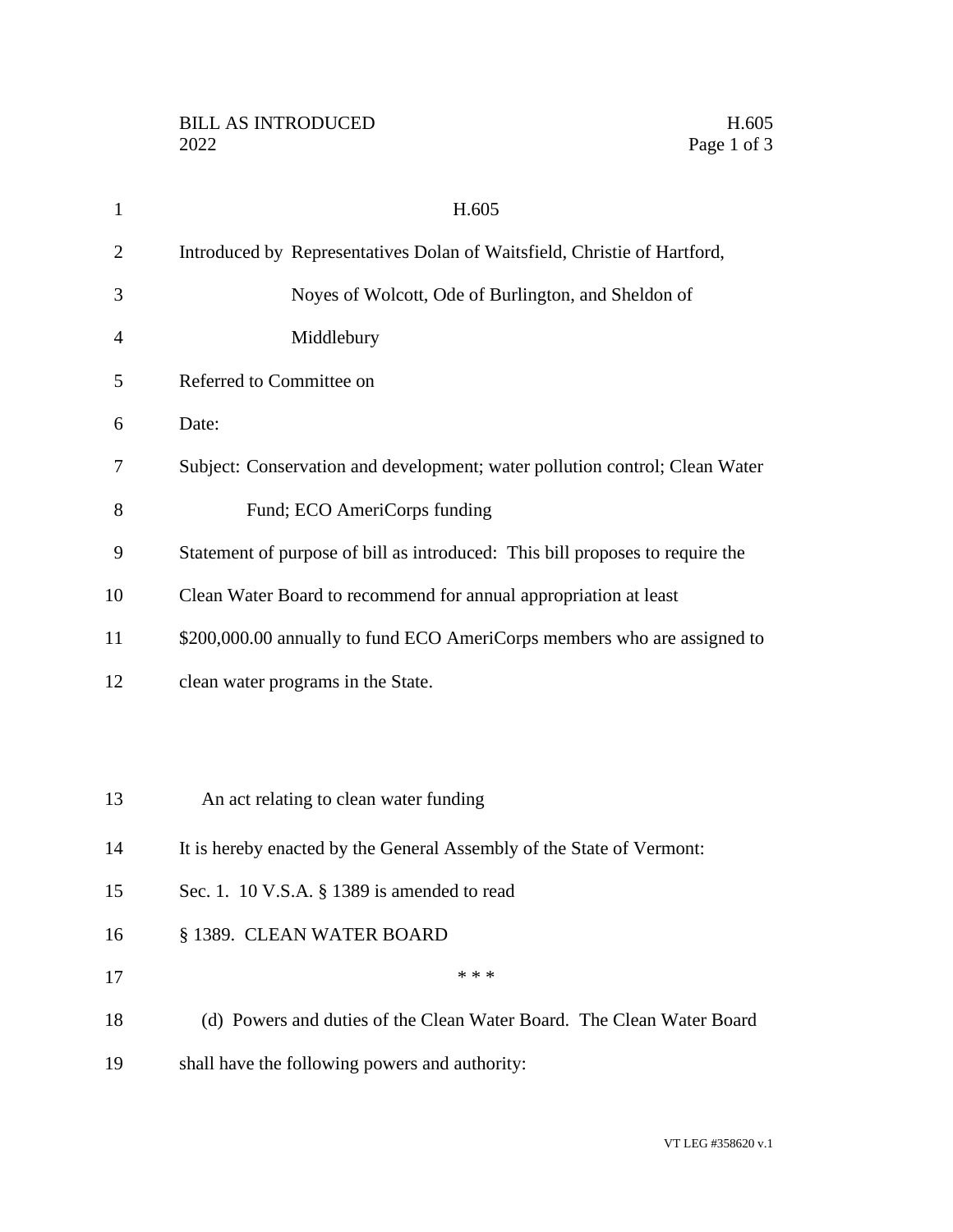## BILL AS INTRODUCED H.605<br>2022 Page 2 of 3

| $\mathbf{1}$   | (1) The Clean Water Board shall recommend to the Secretary of                   |
|----------------|---------------------------------------------------------------------------------|
| $\overline{2}$ | Administration the appropriate allocation of funds from the Clean Water Fund    |
| 3              | for the purposes of developing the State budget required to be submitted to the |
| $\overline{4}$ | General Assembly under 32 V.S.A. § 306. All recommendations from the            |
| 5              | Board should be intended to achieve the greatest water quality gain for the     |
| 6              | investment. The recommendations of the Clean Water Board shall be open to       |
| 7              | inspection and copying under the Public Records Act, and the Clean Water        |
| 8              | Board shall submit to the Senate Committees on Appropriations, on Finance,      |
| 9              | on Agriculture, and on Natural Resources and Energy and the House               |
| 10             | Committees on Appropriations, on Ways and Means, on Agriculture and             |
| 11             | Forestry, and on Natural Resources, Fish, and Wildlife a copy of any            |
| 12             | recommendations provided to the Governor.                                       |
| 13             | * * *                                                                           |
| 14             | (e) Priorities. In making recommendations under subsection (d) of this          |
| 15             | section regarding the appropriate allocation of funds from the Clean Water      |
| 16             | Fund, the Board shall prioritize as follows:                                    |
| 17             | (1) As a first priority, make recommendations regarding funding for the         |
| 18             | following grants and programs, which shall each be given equal priority:        |
| 19             | (A) grants to clean water service providers to fund the reasonable              |
| 20             | costs associated with the inspection, verification, operation, and maintenance  |
| 21             | of clean water projects in a basin;                                             |